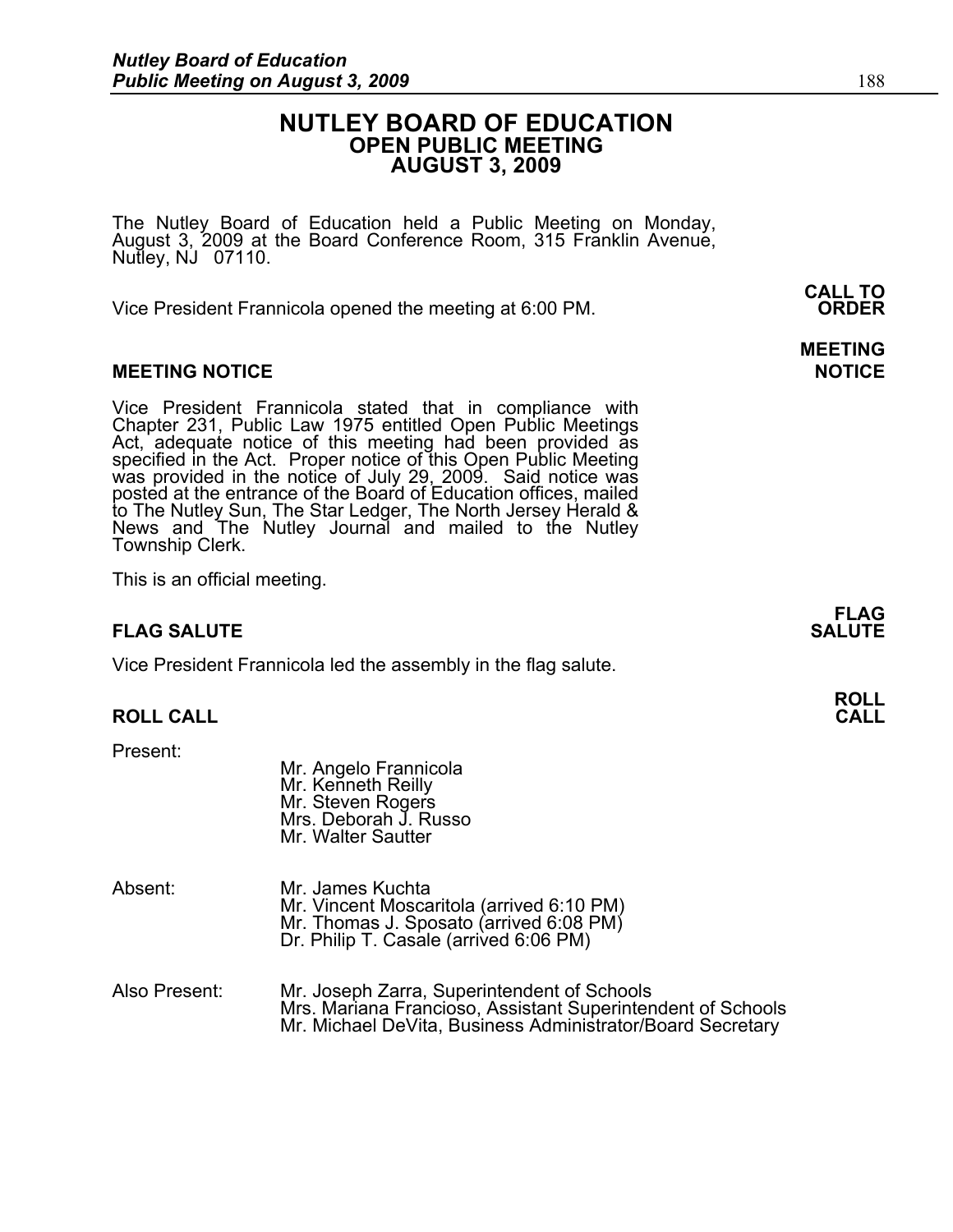### **MOTION TO ADJOURN TO EXECUTIVE SESSION**

At 6:05 PM Trustee Sautter moved and Trustee Rogers seconded the following resolution:

WHEREAS, the Board of Education will be discussing matters exempt from public discussion pursuant to N.J.S.A. 10:4-12,

NOW, THEREFORE, BE IT RESOLVED that the Board of Education recess to Closed Executive Session at this time to discuss the following:

> Legal Issues Personnel Issues

BE IT FURTHER RESOLVED that the results of the discussions will be made public by inclusion on the agenda of a subsequent meeting of the Board of Education or when the reasons for discussing such matters in closed session no longer exist.

 The motion was approved by voice vote.

### RECONVENE MEETING **RECONVENE**

At 8:40 PM Trustee Frannicola moved, Trustee Reilly seconded, and the Board unanimously approved by voice vote a motion to reconvene the public meeting.

The meeting reconvened in the JHWMS Choir Room located at 325 Franklin Avenue, Nutley, NJ.

#### **FLAG FLAG SALUTE SALUTE SALUTE**

President Casale led the assembly in the flag salute.

### **ROLL CALL**

| Present:      | Mr. Angelo Frannicola<br>Mr. Vincent Moscaritola<br>Mr. Kenneth Reilly<br>Mr. Steven Rogers<br>Mrs. Deborah J. Russo<br>Mr. Walter Sautter<br>Mr. Thomas J. Sposato<br>Dr. Philip T. Casale |
|---------------|---------------------------------------------------------------------------------------------------------------------------------------------------------------------------------------------|
| Absent:       | Mr. James Kuchta                                                                                                                                                                            |
| Also Present: | Mr. Joseph Zarra, Superintendent of Schools<br>Mrs. Mariana Francioso, Assistant Superintendent of Schools<br>Mr. Michael DeVita, Business Administrator/Board Secretary                    |

# **EXECUTIVE**

**ROLL**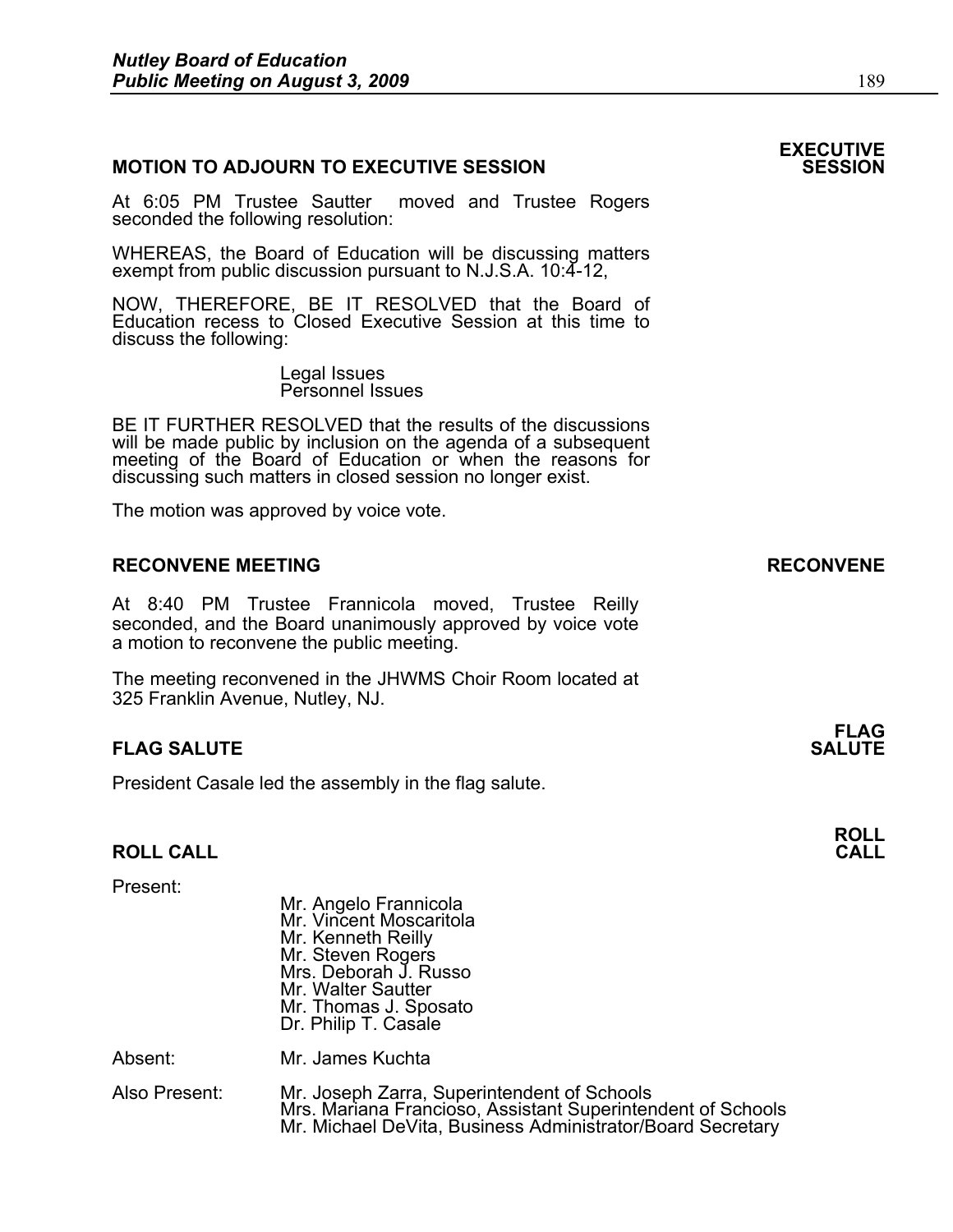### **HEARING OF CITIZENS CITIZENS**

None

## *RESOLUTION*

Trustee Moscaritola moved, and Trustee Sposato seconded, a motion that the Board approves Superintendent's Resolutions numbers 1 through 6 as listed below.

The Superintendent's Resolutions 1 through 6 were unanimously approved by roll call vote.<br> **RESIGNATION** 

### 1. **RESIGNATION – Teacher**

BE IT RESOLVED that the Board of Education approves the acceptance of the resignation of Mr. Patrick Gabriele, Jr. elementary teacher, effective July 29, 2009. **AMENDING AMENDING** 

### 2. **AMENDING RESOLUTIONS – Personnel**

BE IT RESOLVED that the Board of Education approves the amending of the resolution Reappointments-Non-Tenured Teachers, approved at the June 22, 2009 Board Meeting to reflect the following change:

Reinstate the following teacher:<br>Lesley Sciarrillo Lesley Sciarrillo **Contract Contract Contract Contract Contract Contract Contract Contract Contract Contract Contract Contract Contract Contract Contract Contract Contract Contract Contract Contract Contract Contract Contr** 

### 3. **REAPPOINTMENT – B&G Employee**

BE IT RESOLVED that the Board of Education approves the reappointment of Thomas Trasente for buildings and grounds, Step 5 Group 2, from August 10, 2009 through June 30, 2010 at \$31,025, prorated, plus a night stipend of \$2,000, prorated. **APPOINT** 

### 4. **APPOINTMENTS – Volunteer Coaches**

BE IT RESOLVED that the Board of Education approves the appointments for the personnel listed below for the 2009-10 school year:

NAME SPORT (Volunteer)

Brian Koribanick Football Michael Padillia **Football**<br>Michael San Philip Football Michael San Philip Football<br>Jarrett Vick Football Jarrett Vick

Matthew Busacca Strength & Conditioning

# **HEARING OF**

### **RESOLUTION**

# **TEACHER**

**PERSONNEL** 

**B& G EMPLOYEE** 

**VOLUNTEER COACHES**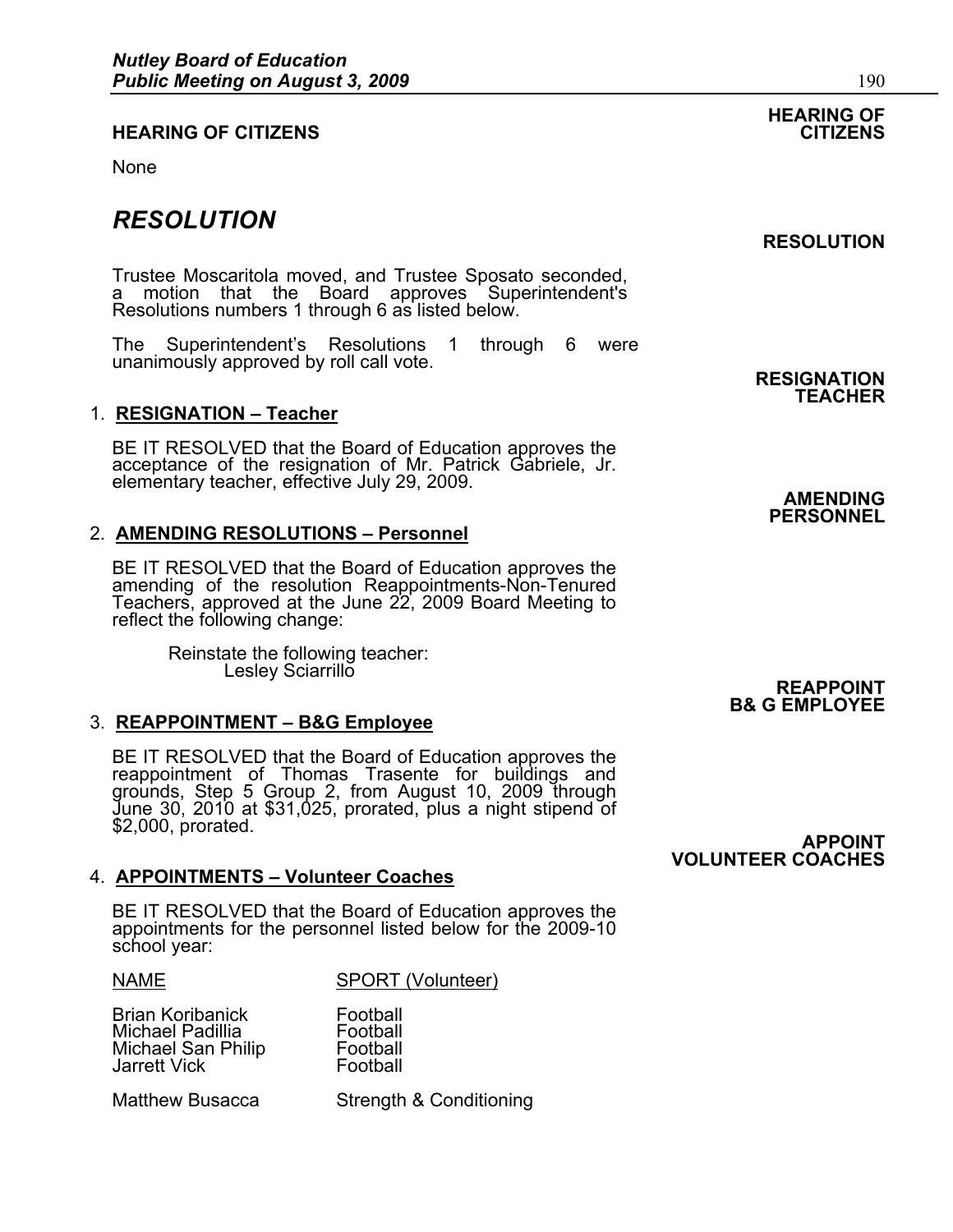### 5. **EXTRA COMPENSATION**

BE IT RESOLVED that the Board of Education approves the following personnel be paid extra compensation in the amounts indicated for services rendered:

### **PAYMENT FOR SUMMER HOURS – Transition Program for the month of July, 2009**

Sharon Romaglia  $$3,488.00$ (Supplemented by a \$1,600 grant from School-to-Careers Dental Program)

### **PAYMENT FOR SUMMER HOURS – Ten days during the month of July, 2009**

Julianne Alessio \$1,215.39

### **PAYMENT FOR SUMMER HOURS – Fitness Room – July 1-17, 2009**

Steven DiGregorio \$ 912.90 **TRANSFER** 

### 6. **TRANSFER OF PERSONNEL**

BE IT RESOLVED that the Board of Education approves, upon the recommendation of the Superintendent of Schools, the following transfers:

| <b>NAME</b>         | <b>FROM</b>                                      | <u>TO</u>       |
|---------------------|--------------------------------------------------|-----------------|
| Lottie Alama        | Spring Garden                                    | Yantacaw        |
| Jennifer Collins    | Lincoln                                          | Washington      |
| Alisa Gennace       | Radcliffe                                        | <b>District</b> |
| Courtney Jousset    | Yantacaw                                         | Washington      |
| Gina Masino         | $\frac{1}{2}$ Lincoln<br>$\frac{1}{2}$ Radcliffe | Lincoln         |
| Laura Anne McMillan | Lincoln                                          | High School     |
| Joniene Ryder       | <b>High School</b>                               | Lincoln         |
| Geralyn Ryan        | Washington                                       | Spring Garden   |

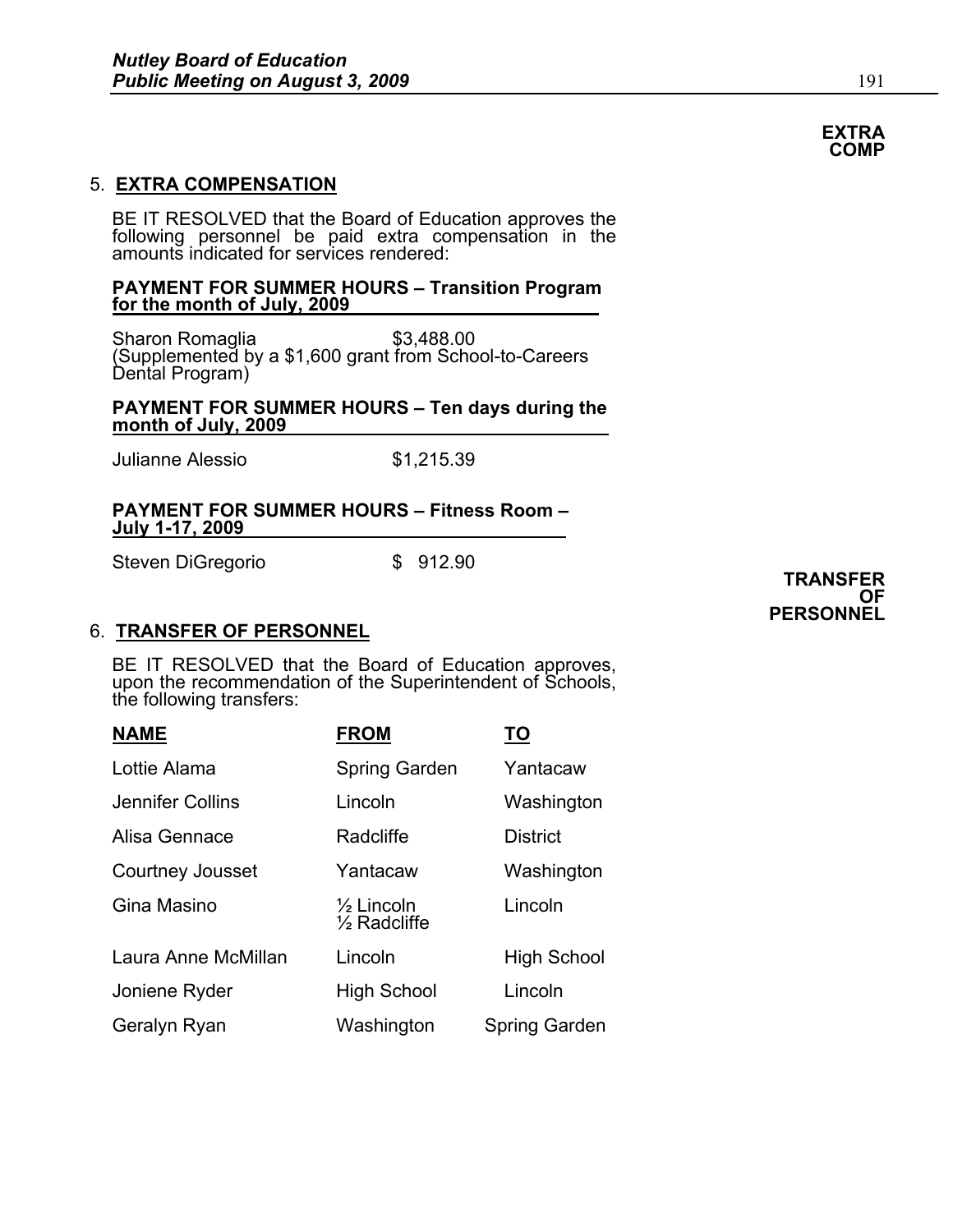## 7. **TRANSFER OF PERSONNEL**

Trustee Reilly moved, and Trustee Frannicola seconded, the following resolution. Upon being put to a roll call vote the resolution was approved with the following exceptions:

1. Trustees Rogers and Sposato voted "No".

BE IT RESOLVED that the Board of Education approves, upon the recommendation of the Superintendent of Schools, the following transfer:

**NAME FROM TO**

William Farkas High School Spring Garden

**SUPPLEMENTAL** 

### 8. **AUTHORIZATION FOR SUPPLEMENTAL HEAT**

Trustee Frannicola moved, and Trustee Russo seconded, the following resolution. Upon being put to a roll call vote the resolution was approved.

BE IT RESOLVED that the Board of Education authorizes the Business Administrator/Board Secretary to proceed with the necessary measures in obtaining supplemental heat in Washington and Lincoln Elementary Schools.

### **HEARING OF CITIZENS CITIZENS**

None

Trustee Sautter asked for a discussion of Channel 77 to be placed on the agenda for the next meeting.

### **TRANSFER OF PERSONNEL**



**AUTHORIZE** 

**HEAT**